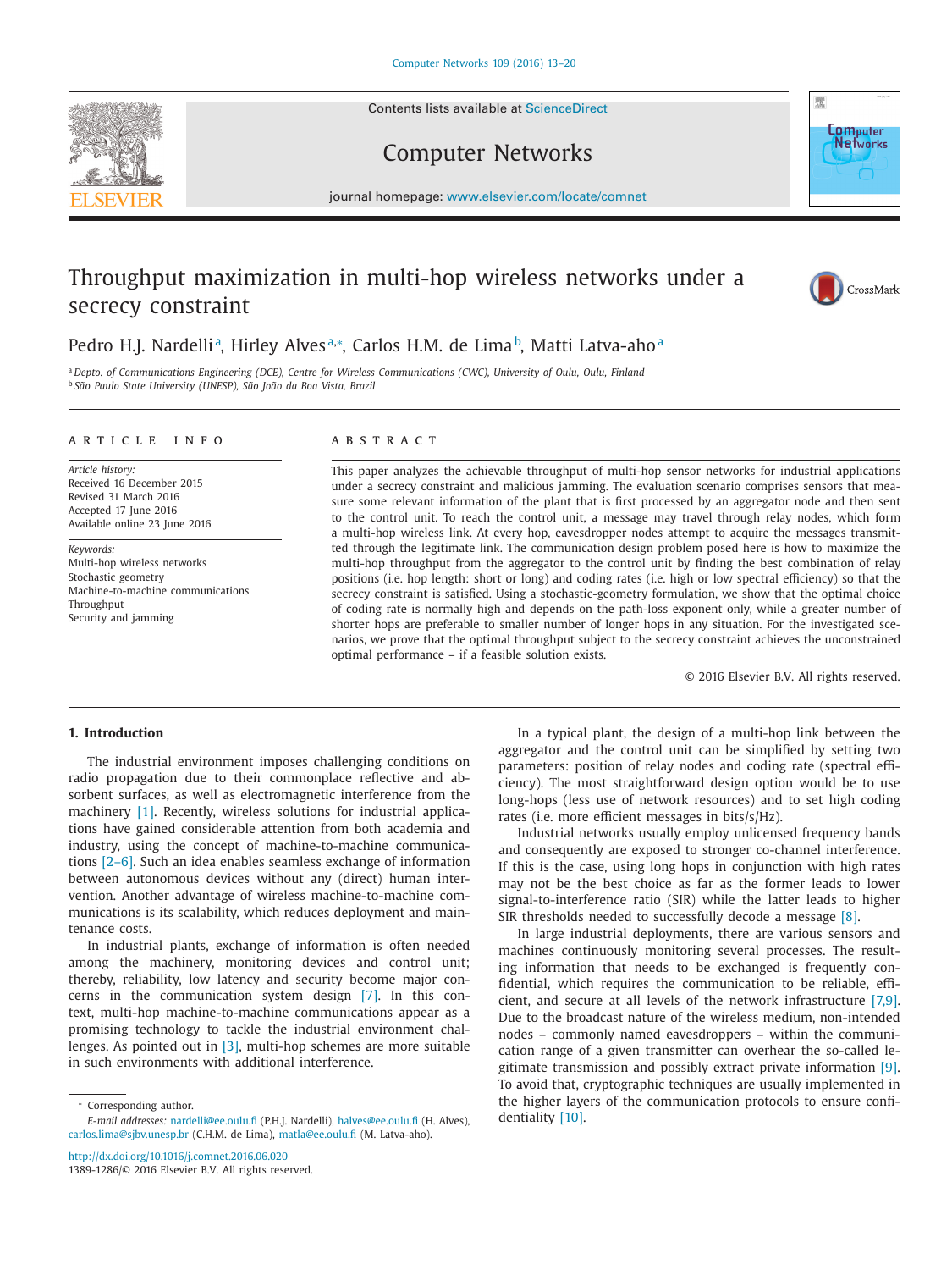

Fig. 1. Schematic example of the proposed scenario. The black node is the aggregator (source), the blue node is the control unit (destination) and the green nodes are the relays, all of them defining the legitimate link. The white nodes are the interferers while the red nodes are the eavesdroppers, which attempt to illegitimately acquire the messages send through the multi-hop link. The network designer aims at maximizing the multi-hop throughput by properly deploying the relays and setting the coding rate used while respecting a given secrecy constraint. (For interpretation of the references to colour in this figure legend, the reader is referred to the web version of this article.)

Such techniques, however, depend on secret keys and rely on the limited computational power of eavesdroppers, as well as the reliability guaranteed by channel coding at the physical-layer design. These assumptions may not always hold since devices with high computational power are getting cheaper and widespread. Moreover, they become expensive and difficult to achieve as the network scales [\[9,11\].](#page-6-0) In this context, physical-layer security comes as a promising alternative to complement cryptographic solutions, by adding not only security at the physical-layer with strategies that guarantee reliability, but also confidentiality regardless of eavesdroppers' computational power [\[9,11\].](#page-6-0)

Another interesting solution when dealing with wireless communication over multiple hops are the well-known cooperative relaying strategies [\[12,13\].](#page-6-0) As pointed out in [\[12\],](#page-6-0) such schemes are robust to fading and interference impairments due to the enhanced diversity. Additionally, as discussed in [\[14,15,16\],](#page-6-0) cooperative diversity schemes also enhance the performance of networks secured at the physical-layer.

All in all, the existence of multiple hops, interferers and eavesdroppers further complicate the design of wireless communication systems in industrial applications. Fig. 1 exemplifies an industrial deployment, where several sensors communicate to an aggregator (black node), which by its turn communicates via relays with the control unit (blue node). For instance, an aggregator can act as a relay and help to convey the information to the control unit. The legitimate link is composed by an aggregator (black node), relays (green nodes) and the control unit (blue node). All other randomly distributed nodes in the network are assumed to be either interferers (white nodes) or (potential) eavesdroppers (red nodes).

We assume that sensors are scattered throughout the industrial facility to measure relevant information, which is processed by an aggregator node and then sent to the control unit. Note that the sensor measurements, their communication with the aggregetor and the information processing are all assumed to be perfect. To reach the control unit, the message may travel through relay nodes, forming a multi-hop, wireless link. At every hop, eavesdropper nodes attempt to acquire the messages transmitted through the legitimate link.

For instance, the aggregator could attempt a single transmission via long hops, which means that the channel is used less times and then there is a lower chance of the message being decoded by the eavesdropper. At the same time this increases the chance that an eavesdropper, which is closer to the transmitter than the desired receiver, intercepts and acquires the information being transmitted.

As we can observe, there are trade-offs regarding possible eavesdropper locations, number of hops, transmit power and decoding capabilities, which are function of the interference level perceived at the receivers. To assess such trade-offs, we introduce a tractable model based on stochastic geometry [\[17–20\]](#page-6-0) to characterize the uncertainty related to interferers (jammers) and eavesdroppers positions and then proceed with a throughput optimization subject to a secrecy constraint. Moreover, similar to [\[21\],](#page-6-0) we model the location of the eavesdroppers as a Poisson point process, due to the uncertainty of their presence and position.

Often in the literature [\[14,15,16,22\]](#page-6-0) Wyner encoding schemes are adopted together with the notion of secrecy capacity. Conversely, herein we adopt conventional encoding schemes, thus practical coding schemes (such as BCH, and low-density-paritycheck codes) in order to evaluate the performance of the network. Our goal is to show that some level of security can be achieved even with conventional coding, raising a more practical implementation aspect for physical layer security. A similar approach has been reported in [\[23,24\],](#page-6-0) where information-theoretic security metrics are attained based on conventional codes, imposing guarantees on the eavesdropper error probability.

Then, the main contributions of this paper can be summarized as follows:

- Analysis of the throughput of industrial communication networks under a secrecy constraint by employing a model that characterizes the uncertainty related to interferers (jammers) and eavesdroppers' positions, accounting for conventional and more practical coding schemes $<sup>1</sup>$ </sup>
- Closed-form solutions for the optimal multi-hop throughput considering or not the secrecy constraint as a function of network parameters.
- Identification of the operational regions proving that the optimal throughput subject to the secrecy constraint achieves the optimal performance if a feasible solution exists.

It is worth saying that this work is novel in the sense the legitimate link is unaware of both the positions and the number of

<sup>&</sup>lt;sup>1</sup> An overview of state of the art on physical layer security schemes based on Wyner encoding and secrecy capacity metrics can be found in [\[9,11\].](#page-6-0) Distinct secrecy capacity-based metrics and applications can be found in [\[14,15,16,22\].](#page-6-0)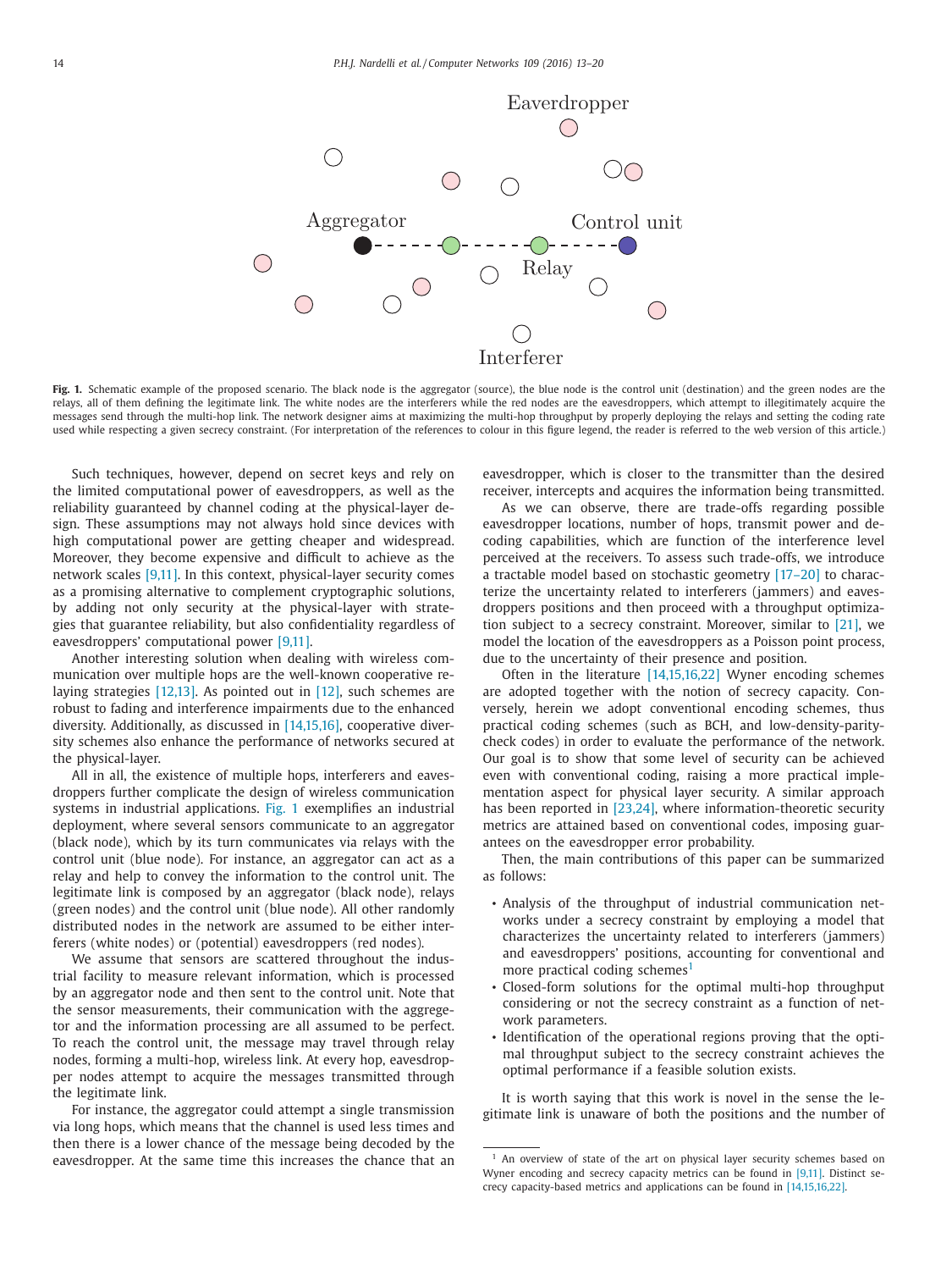<span id="page-2-0"></span>eavesdroppers. As mentioned before, these uncertainties are quantified using stochastic geometry by modeling the eavesdroppers positions as a Poisson point process.

The remainder of this paper is organized as follows: Section 2 introduces the system model and the main metrics used to evaluate the performance of the network. Sections 3 and [4](#page-3-0) evaluate the trade-offs involved in the design and deployment of the network. Both sections offer comprehensive numerical results and discussions. Next, [Section](#page-4-0) 5 contextualizes our results and current industrial standards. Finally, in [Section](#page-6-0) 6 conclusions and final remarks are drawn.

# **2. System model**

Let  $D > 0$  be the distance from the aggregator to the central unit, assuming that there exist in-between relay nodes employing a decode-and-forward strategy [\[12\].](#page-6-0) We consider that the relay nodes are deployed in the straight line defined by the aggregator and the central unit such that the distance  $d > 0$  between any two nodes is the same. The number of hops is then computed as  $h = D/d$ . We assume that randomly scattered nodes attempt to jam the communication between the aggregator and the central unit. Then, if we assume that the jamming signals experienced by each receiver node along the multi-hop link are independent, the respective throughput  $\mathcal T$ , with respect to the multi-hop link, can be computed as [\[8\]:](#page-6-0)

$$
\mathcal{T} = \frac{\log(1+\beta)}{h} (P_{\text{succ}})^h, \tag{1}
$$

where  $P_{\text{SUC}}$  is the probability that the message is successfully decoded by the receiver and  $\beta > 0$  is the minimum required SIR for a successful reception. If we assume point-to-point Gaussian codes and interference-as-noise decoding rule [\[25\],](#page-6-0) the spectral efficiency of  $log(1 + \beta)$ , measured in bits/s/Hz, in the single-hop links is achievable if SIR  $> \beta$ .

If the network designer chooses one long hop  $h = 1$ , the throughput is  $log(1 + \beta)$  *P<sub>suc</sub>*. If more hops are desired, then more network resources are required and the overall spectral efficiency decreases in relation to the number of hops (i.e. the same information is transmitted at the expense of more channel usage). Nevertheless, if more hops are added,  $P_{\text{succ}}$  is expected to increase. These contradictory effects are captured by (1).

We assume a field of jammers (malicious interferers) that is characterized by a 2-dimension uniform Poisson point process  $\Phi_{\text{int}}$ with intensity  $\lambda_{\text{int}} > 0$ , measured in transmitters per unit of area [\[17\].](#page-6-0) We assume that the channel has two components: one related to the distance-dependent path-loss such that the received power decays with the distance and other related to fading. The received power at the node of interested can be computed as  $g_i r_i^{-\alpha}$ , where  $r_i$  is the distance between the reference receiver and the *i*th node,  $g_i$  is the channel gain between them, and  $\alpha > 2$  the path-loss exponent [\[26\].](#page-6-0)

We consider the communication occurs on a time-slot basis so that the slot length is the time required to transmit one packet [\[27\].](#page-6-0) If the nodes' positions and the channel gains do not change during the packet transmission, the signal-to-interference ratio (SIR) is computed as<sup>2</sup>

$$
SIR = \frac{g_0 d^{-\alpha}}{\sum_{i \in \Phi_{int}} g_i r_i^{-\alpha}}.
$$
 (2)

To compute  $P_{\text{succ}}$ , we assume that the channel gains  $g_i$  are independent and identically distributed exponential random variables (Rayleigh fading) and that the interferers' positions change every time slot. In this way, each time-slot is a different realization of the point processes  $\Phi_{int}$  and the channel gains  $g_i$ . From this as-sumptions, the success probability is [\[17\]:](#page-6-0)

$$
P_{\text{SUC}} = e^{-\lambda_{\text{int}} \kappa \pi d^2 \beta^{2/\alpha}},\tag{3}
$$

where  $\kappa = \Gamma(1 + 2/\alpha)\Gamma(1 - 2/\alpha)$ .

Let us now consider that there are eavesdroppers that are capable of decoding the transmitted messages if the SIR experienced by them are greater than the threshold  $\beta_{\text{eav}} > 0.3$  Their spatial distribution are modeled as a 2-dimensional uniform Poisson point process  $\Phi_{\text{eav}}$  with intensity  $\lambda_{\text{eav}} > 0$ , measured in eavesdroppers per unit of area. The channel gains in relation to the transmitter are modeled as in the interferers' process described above (quasistatic Rayleigh fading and distance-dependent path-loss). As before, a different realization of the point process and channel gains are assumed at every different time-slot. In this scenario, due to the lack of any side information regarding the specific position and the channel gains, it is not possible to guarantee 100% of secrecy in the communication of the desired link.

Herein, we assume a secrecy constraint referring to the aggregator–control unit multi-hop link. In this case, the probability that the eavesdropper illegitimately acquires the message should be, statistically, lower than or equal to  $\epsilon$ %. To compute such a probability, we need to evaluate the outage probability in the eavesdropper.<sup>4</sup> The probability density function  $f_{R_1}(r)$  of distance *r* between an arbitrary point to the closest point of a Poisson point process with intensity  $\lambda_{\text{eav}}$  is given by [\[17\]:](#page-6-0)

$$
f_{R_1}(r) = \lambda_{\text{eav}} 2\pi r e^{-\lambda_{\text{eav}} \pi r^2}.
$$
\n<sup>(4)</sup>

Similar to (3), the outage probability  $P_{\text{out}: \text{eav}}$  (i.e. the probability that the packet is not successfully decoded) at the eavesdropper can be computed as [\[17\]:](#page-6-0)

$$
P_{\text{out:eav}} = \mathbb{E}_r \Big[ 1 - e^{-\lambda_{\text{int}} \kappa \pi r^2 (\beta_{\text{eav}})^{2/\alpha}} \Big] = \frac{\lambda_{\text{int}} \kappa (\beta_{\text{eav}})^{2/\alpha}}{\lambda_{\text{int}} \kappa (\beta_{\text{eav}})^{2/\alpha} + \lambda_{\text{eav}}},
$$
(5)

where  $\mathbb{E}_r[\cdot]$  is the expected value in regard to the distance *r* given by  $(4)$ .

We are now ready to state the optimization problem of interest as follows: *What are the hop length d and SIR threshold* β *that jointly optimize the multi-hop throughput*  $\tau$  *given by* (1) *while the secrecy constraint*  $\epsilon$  *is satisfied?* Mathematically, we have the following:

$$
\max_{(\beta,d)} \quad \mathcal{T} = \frac{d \log(1+\beta)}{D} \left( e^{-\lambda_{\text{int}} K \pi d^2 \beta^{2/\alpha}} \right)^{D/d}
$$
\ns.t.  $d \le D$   
\n
$$
\left( \frac{\lambda_{\text{int}} K (\beta_{\text{eav}})^{2/\alpha}}{\lambda_{\text{int}} K (\beta_{\text{eav}})^{2/\alpha} + \lambda_{\text{eav}}} \right)^{D/d} \ge 1 - \epsilon
$$
\n(6)

where the constraint is the probability that the eavesdropper links are in outage at every hop of the multi-hop link with a probability greater than equal to  $1 - \epsilon$ .

#### **3. Unconstrained optimization**

Let us start presenting the solution of the unconstrained optimization problem assuming that the number of hops *h* can be

<sup>&</sup>lt;sup>2</sup> We assume here interference-limited networks. As pointed in  $[28]$ , the inclusion of the noise power leads to a more complex analysis without providing any significant qualitative difference.

<sup>&</sup>lt;sup>3</sup> This threshold may reflect how powerful the eavesdroppers are: a low  $\beta_{\text{eav}}$  indicates that the eavesdroppers are able to successfully decode messages even with low SIR, reflecting a powerful decoding scheme.

<sup>&</sup>lt;sup>4</sup> In fact this is an approximation since there will be closer eavesdroppers that experience a better channel. This, however, is a good approximation and holds in most of the cases for the spatial densities considered here since the probability that the closest eavesdropper cannot decode the message while any other can is very low [\[18\].](#page-6-0)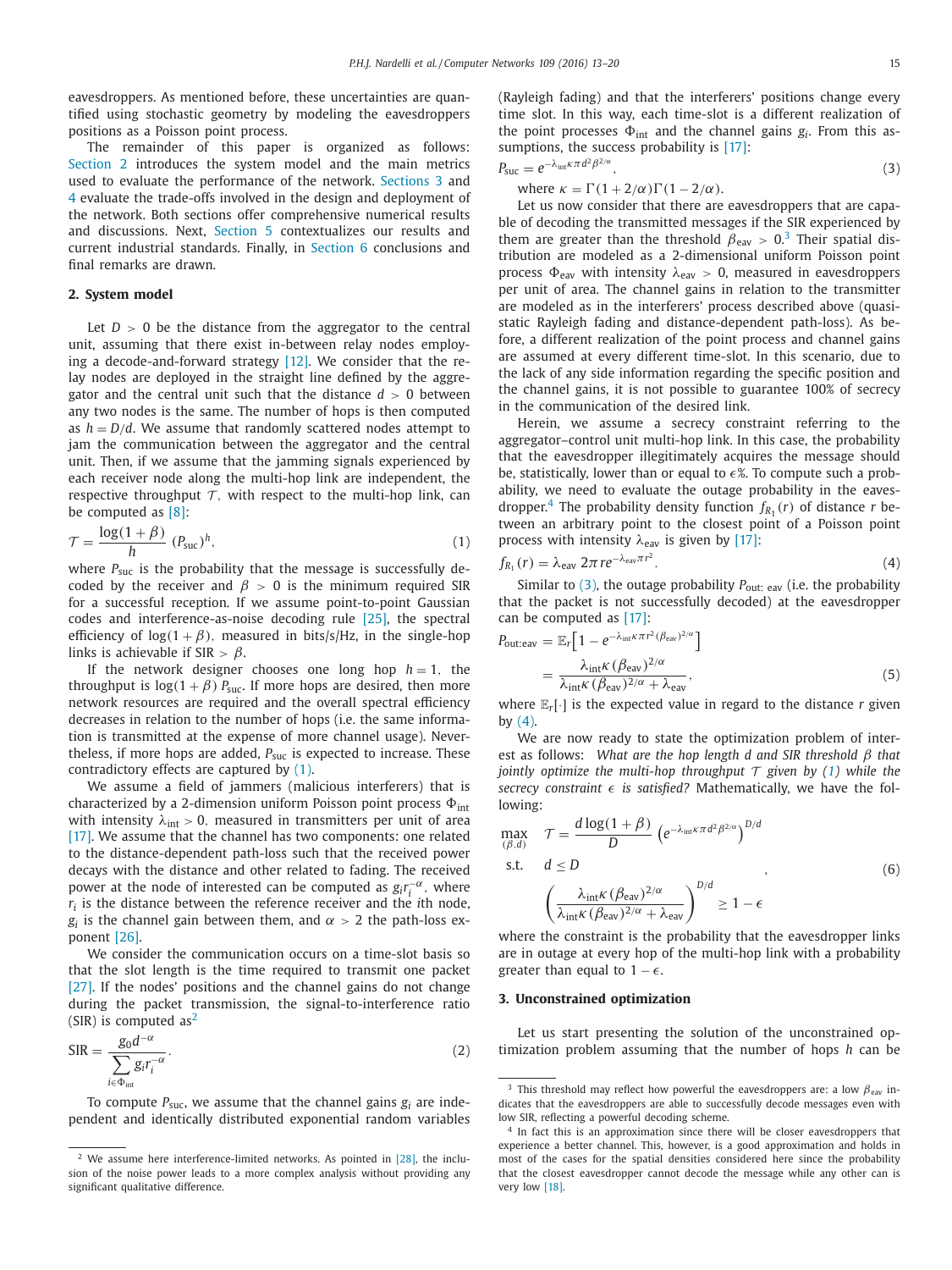<span id="page-3-0"></span>

**Fig. 2.** Optimal multi-hop throughput  $\tau^*$ , given by (9), as a function of the density of interferers  $\lambda_{\text{int}}$  for different values of multi-hop distance *D*, considering  $\alpha = 4$ .

a real number so that the hop length *d* can assume any positive value for a given *D*.

**Proposition 1.** *The pair* ( $\beta^*$ ,  $d^*$ ) *of the unconstrained version of the optimization problem given by [\(6\)](#page-2-0) is:*

$$
\beta^* = -1 + e^{\mathcal{W}_0 \left(-\frac{\alpha}{2}e^{-\alpha/2}\right) + \frac{\alpha}{2}}
$$
\n(7)

$$
d^* = \frac{1}{D\lambda_{\text{int}}\kappa\pi\,(\beta^*)^{2/\alpha}},\tag{8}
$$

*where*  $W_0(\cdot)$  *is the principal branch of the Lambert W function*<sup>5</sup> [\[27\],](#page-6-0) *which is defined*  $as x = W_0(x)e^{W_0(x)}$  *such that*  $x \ge -e^{-1}$  *and*  $W_0(x) \ge$ −1*.*

*The optimal throughput*  $T^*$  *is then:* 

$$
\mathcal{T}^* = \frac{\log\left(e^{\mathcal{W}_0\left(-\frac{\alpha}{2}e^{-\alpha/2}\right)+\frac{\alpha}{2}}\right)}{e\log(2)D\lambda_{\text{int}}\kappa\pi\left(-1+e^{\mathcal{W}_0\left(-\frac{\alpha}{2}e^{-\alpha/2}\right)+\frac{\alpha}{2}}\right)}.
$$
\n(9)

**Proof. (Outline of proof).** The first step is to show that multi-hop throughput  $\tau$  in [\(6\)](#page-2-0) is a quasi-concave function in terms of both *d* and  $\beta$ . Then, the pair ( $\beta^*$ ,  $d^*$ ) that leads to the optimal unconstrained throughput  $\mathcal{T}^*$  can be found as the joint solution of the following partial derivative equations  $\frac{\partial \mathcal{T}}{\partial d} = 0$  and  $\frac{\partial \mathcal{T}}{\partial \beta} = 0$ .

Solving that system of equation, we find the equilibrium point  $(\beta^*, d^*)$  that is given by (7) and (8). Inserting these values into multi-hop throughput given by  $(6)$ , we obtain equation  $(9)$ .  $\Box$ 

Fig. 2 exemplifies how the optimal throughput  $\mathcal{T}^*$  varies with the density of interferers  $\lambda_{int}$  for different multi-hop distances *D*. One can see that the lower densities  $\lambda_{int}$  yields higher optimal throughputs, regardless of the multi-hop distance considered. Looking at the multi-hop distances, we find that the lower the distance *D*, the higher the throughput  $\mathcal{T}^*$ .

Although those results are somehow expected, it is interesting to analyze the reasons behind this behavior, which will later help us to understand the solution of the constrained optimization. From (7), the optimal value of  $\beta^*$  is independent of any other parameter of the system, but the path-loss exponent  $\alpha$ , which is not under the designer control. Therefore,  $\beta^*$  is fixed if  $\alpha$  is fixed and the single-hop distance *d*∗ is the variable that changes with  $\lambda_{int}$  and/or *D*, as indicated by (8).

Eq. (9) shows that the optimal throughput  $\mathcal{T}^*$  is inversely proportional to  $\lambda_{int}$  and *D*. It is worth noting that for small values of *D* and/or  $\lambda_{\text{int}}$ ,  $\mathcal{T}^*$  tends to infinity. This is a byproduct of our assumptions and clearly does not represent actual scenarios. Although, we understand this limitation, we still believe that the simplicity of our results can provide clear, and reasonable, guidelines on the network design.

When the same  $\lambda_{int}$  is considered, the optimal throughput  $\mathcal{T}^*$  is determined only by *D*: if a packet needs to travel longer source-destination distances, the single-hops should be surprisingly smaller to support the optimal coding rate  $\beta^*$ . This happens because the smaller the single-hop distance, the higher the SIR experienced by the receiver nodes. In this case, having more shorter hops is statistically more advantageous than having less longer hops. A similar analysis is also valid when assessing the case when the same multi-hop distance is assumed *D* and the intensity  $\lambda_{int}$  is varying.

Although the results showing that longer distances *D* and higher intensity of interferer nodes  $\lambda_{int}$  degrade the throughput are expected, the design choices (β∗, *d*∗) that optimize the multihop throughput  $\tau$  are rather surprising. In the next section, we will see how the secrecy constraint will affect the optimal system design.

# **4. Constrained optimization**

Let us now focus on the optimization problem subject to the secrecy constraint stated in  $(6)$ . We first recall that the network

<sup>&</sup>lt;sup>5</sup> We have used the function LambertW( $\cdot$ ) from the library SymPy [\[29\].](#page-6-0)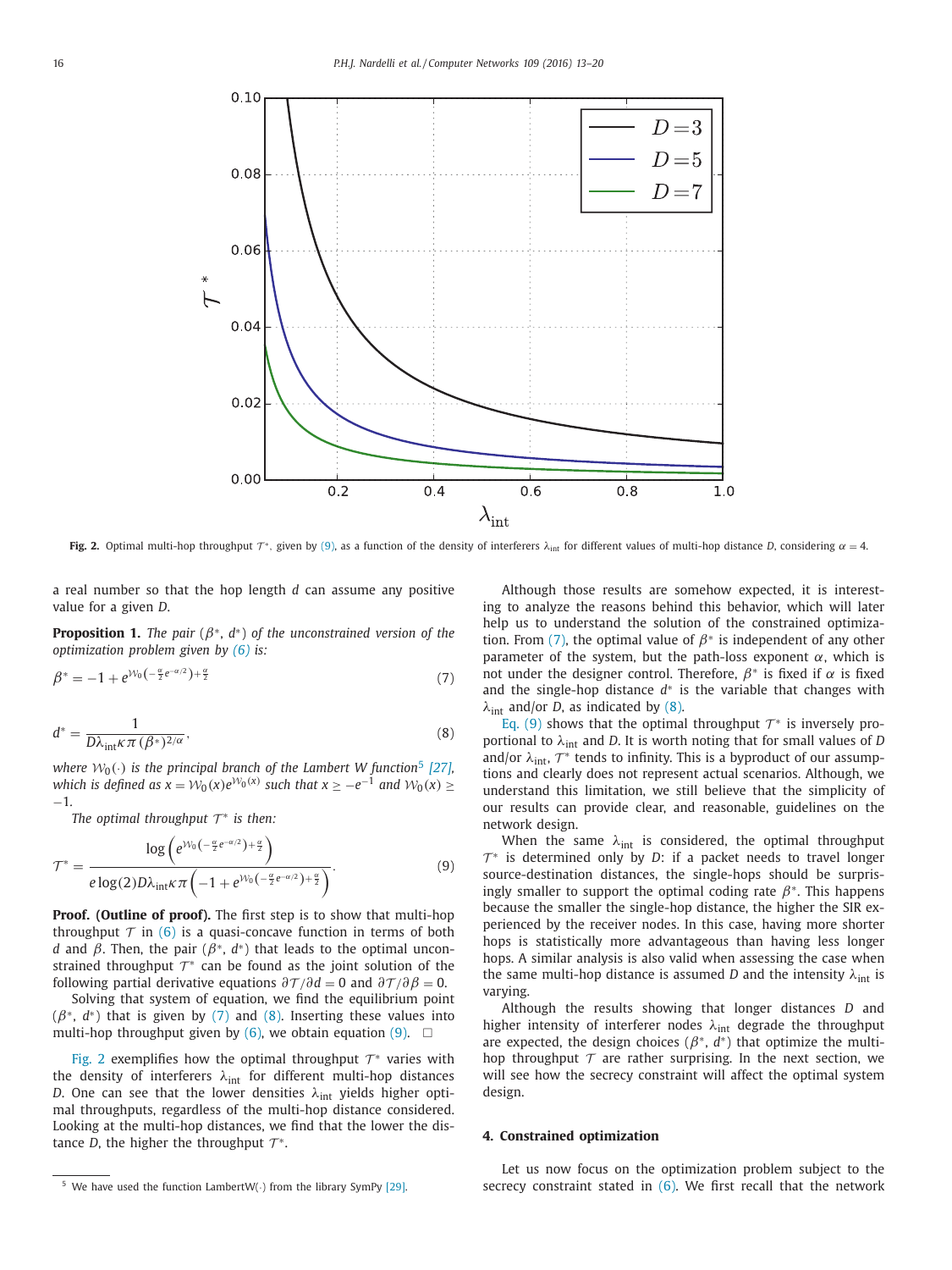<span id="page-4-0"></span>designer does not have any control on the eavesdropper parameters so that  $\lambda_{\text{eav}}$  and  $\beta_{\text{eav}}$  are input variables (i.e. external factors).

**Lemma 1.** *The secrecy constraint given by [\(6\)](#page-2-0) can be rewritten as*

$$
d \leq d_{\rm c} \leq D,\tag{10}
$$

*where the new constraint*  $d_c$  *is given by:* 

$$
d_{\rm c} = \frac{D \log \left( \frac{\lambda_{\rm int} \kappa (\beta_{\rm cav})^{2/\alpha}}{\lambda_{\rm int} \kappa (\beta_{\rm cav})^{2/\alpha} + \lambda_{\rm cav}} \right)}{\log (1 - \epsilon)}.
$$
(11)

**Proof.** We start by manipulating the secrecy constraint from [\(6\)](#page-2-0) as follows:

$$
\frac{D}{d} \log \left( \frac{\lambda_{\text{int}} K (\beta_{\text{eav}})^{2/\alpha}}{\lambda_{\text{int}} K (\beta_{\text{eav}})^{2/\alpha} + \lambda_{\text{eav}}} \right) \ge \log(1 - \epsilon) \Rightarrow
$$
\n
$$
\frac{D \log \left( \frac{\lambda_{\text{int}} K (\beta_{\text{eav}})^{2/\alpha}}{\lambda_{\text{int}} K (\beta_{\text{eav}})^{2/\alpha} + \lambda_{\text{eav}}} \right)}{\log(1 - \epsilon)} \ge d. \tag{12}
$$

We now use the fact that the single-hop must have a length lower than or equal to the multi-hop  $d < D$  and that the distances are strictly positive to conclude this proof.  $\;\;\Box$ 

**Proposition 2.** *The solution of the constrained optimization problem stated in* [\(6\)](#page-2-0) *is given in Proposition* [1](#page-3-0) *with*  $log(\frac{\lambda_{int}K(\beta_{eav})^{2/\alpha}}{\lambda_{int}K(\beta_{eav})^{2/\alpha} + \lambda_{eav}}) \le$  $\log(1-\epsilon) \leq D^2 \lambda_{\rm int} \kappa \pi \, (\beta_{\rm eav})^{2/\alpha} \log(\frac{\lambda_{\rm int} \kappa (\beta_{\rm eav})^{2/\alpha}}{\lambda_{\rm int} \kappa (\beta_{\rm eav})^{2/\alpha} + \lambda_{\rm eav}}).$ 

Proof. Let us start by considering the second part of the secrecy constraint given by Lemma 1, namely  $d_c \leq D$  . If  $log(\frac{\lambda_{int}K(\beta_{eav})^{2/\alpha}}{\lambda_{int}K(\beta_{eav})^{2/\alpha}+\lambda_{eav}}) > log(1-\epsilon)$ , then  $d_c > D$ , the secrecy constraint is then violated and the problem has no feasible solution.

In the case where  $\log(\frac{\lambda_{\text{int}}K(\beta_{\text{eav}})^{2/\alpha}}{\lambda_{\text{int}}K(\beta_{\text{eav}})^{2/\alpha}+\lambda_{\text{eav}}}) \leq \log(1-\epsilon)$ , we need to verify the constraint  $d \leq d_c$ . As stated in [Proposition](#page-3-0) 1, the optimal choice of  $β*$  only depends on  $α$ . Therefore we focus on the optimal single-hop distance *d*∗ given by [\(8\):](#page-3-0) the optimal solution can be only obtained if the inequality  $d^* = \frac{1}{D\lambda_{int}k\pi(\beta^*)^{2/\alpha}} \leq d_c$  is satisfied.  $\Box$ 

**Corollary 1.** *The solution of the constrained optimization problem stated in* [\(6\)](#page-2-0) *does not exist if*  $\log(\frac{\lambda_{\text{int}}K(\beta_{\text{eav}})^{2/\alpha}}{\lambda_{\text{int}}K(\beta_{\text{eav}})^{2/\alpha}+\lambda_{\text{eav}}}) > \log(1-\epsilon)$  *and then*  $T^* = 0$ *.* 

**Proof.** This proof follows from the first part of the proof of Proposition 2, when  $\log(\frac{\lambda_{\text{int}}K(\beta_{\text{eav}})^{2/\alpha}}{\lambda_{\text{int}}K(\beta_{\text{eav}})^{2/\alpha} + \lambda_{\text{eav}}}) > \log(1 - \epsilon)$  implies that the problem has no feasible solution.  $\;\;\Box$ 

**Remark 1.** In the scenarios under investigation, the inequality *d*∗  $\leq d_c$  holds due to the combination of the system parameters and target variables.

From this remark and the analytic results previously stated, the solution of optimization problem with secrecy constraint only depends on the relation between  $d_c$  and the multi-hop distance *D* for the cases studied here. More specifically, Corollary 1 tells us that the optimal solution exists if the secrecy constraint  $\epsilon$  is achievable for the network density of interferers  $\lambda_{int}$ , density of eavesdroppers  $λ_{\text{eav}}$  and their SIR threshold  $β_{\text{eav}}$  considered.

[Fig.](#page-5-0) 3 (presented in the next page) shows the distance constraint  $d_c$  as a function of the eavesdroppers' SIR threshold  $\beta_{\text{eav}}$ for different combination of densities  $\lambda_{int}$  and  $\lambda_{eav}$ . One can see that lower SIR thresholds  $\beta_{\text{eav}}$  cause the unfeasibility of the optimal solution. As expected, if the eavesdroppers are able to decode messages with low SIR, then their chance of correctly decoding the information of the legitimate link grows, regardless of the densities  $\lambda_{\text{int}}$  and  $\lambda_{\text{eav}}$ .

The effects of  $\lambda_{int}$  and  $\lambda_{eav}$  are the following. The higher the density of eavesdroppers  $\lambda_{\text{eav}}$ , the stricter is the distance constraint  $d_c$ . This is due to the fact that big values of  $\lambda_{\text{eav}}$  lead to greater probabilities that a eavesdropper node is closer to the legitimate link. This, in turn, requires a more stringent  $d_c$  to satisfy the secrecy constraint  $\epsilon$ .

The increase of the density of interferers  $\lambda_{int}$ , on the other hand, helps the secrecy of the legitimate link. This is in line with the general literature on physical layer security (e.g. [\[22\]\)](#page-6-0) since higher  $\lambda_{\text{int}}$  leads to probabilistically lower SIR. This will then result in more outages in the eavesdropper links, making the distance constraint  $d_c$  less stringent.

[Fig.](#page-5-0) 4 shows an example of the optimal constrained multi-hop throughput, $6$  in relation to the unconstrained case. The optimal multi-hop throughput  $T^*$  is plotted as a function of  $\lambda_{int}$  for  $D = 3$ ,  $\alpha = 4$  and  $\epsilon = 10\%$ . One can verify that the constrained optimization can achieve the unconstrained performance if the solution of the problem is within its feasibility region, which can be analytically determined as predicted in Corollary 1.

#### **5. Implementation and deployment aspects**

As previously mentioned, the scenario under analysis is a simplified, abstract, version of an actual industrial communication network. In any case, we would like to reinforce the value of our results, which are simple enough to characterize important trade-offs on the system design. In the proposed model, we do not assume any information about interferers and (malicious) eavesdroppers, which might be a more practical consideration. For example, the design of a physical-layer secured network assumes some information about eavesdroppers as in  $[9,11]$ . Therein, each transmitter attempts to convey its message in a reliable and confidential way, once they are aware that non-intended receivers may be overhearing their transmission. In the case of interference, there are wellestablished approaches that use the channel and/or location information to increase the system throughput.

In what follows, we briefly discuss some of the major standardization efforts, which could benefit from our results. For instance, ZigBee (IEEE 802.15.4) and Bluethooth (Low Energy) network standards serve not only for industrial applications, but also for home automation for instance [\[7,31\].](#page-6-0) Both standards are low-power and have limited communication range (few tens of meters in indoor environments), and thus could take advantage of our guidelines: a large number of hops in short range communication is preferable over long hops. Another possible alternative for wireless industrial is WirelessHART [\[31\],](#page-6-0) which has already embedded functionalities that allow information relaying.

It is worthy noting that our discussions so far are based on industrial environments; however, our results also extend to modern (smart) power grids due to the similarities of the communication environment. For instance, smart grids also present a distinct profile of interference due to the highly reflective materials and electromagnetic interference from the machinery, especially at the distribution side. Besides, communication links suffer additional interference from concurrent transmissions from neighboring devices and aggregations as discussed in [\[32\].](#page-6-0) This initial assessment is then extended in order to include not only reliability analysis but also security and privacy in [\[33\].](#page-6-0) This evinces the potential applications and relevance of our results.

 $6$  To solve the constrained optimization, we have used the numerical function fmin\_l\_bfgs\_b\_from\_the\_library SciPy [\[30\].](#page-6-0)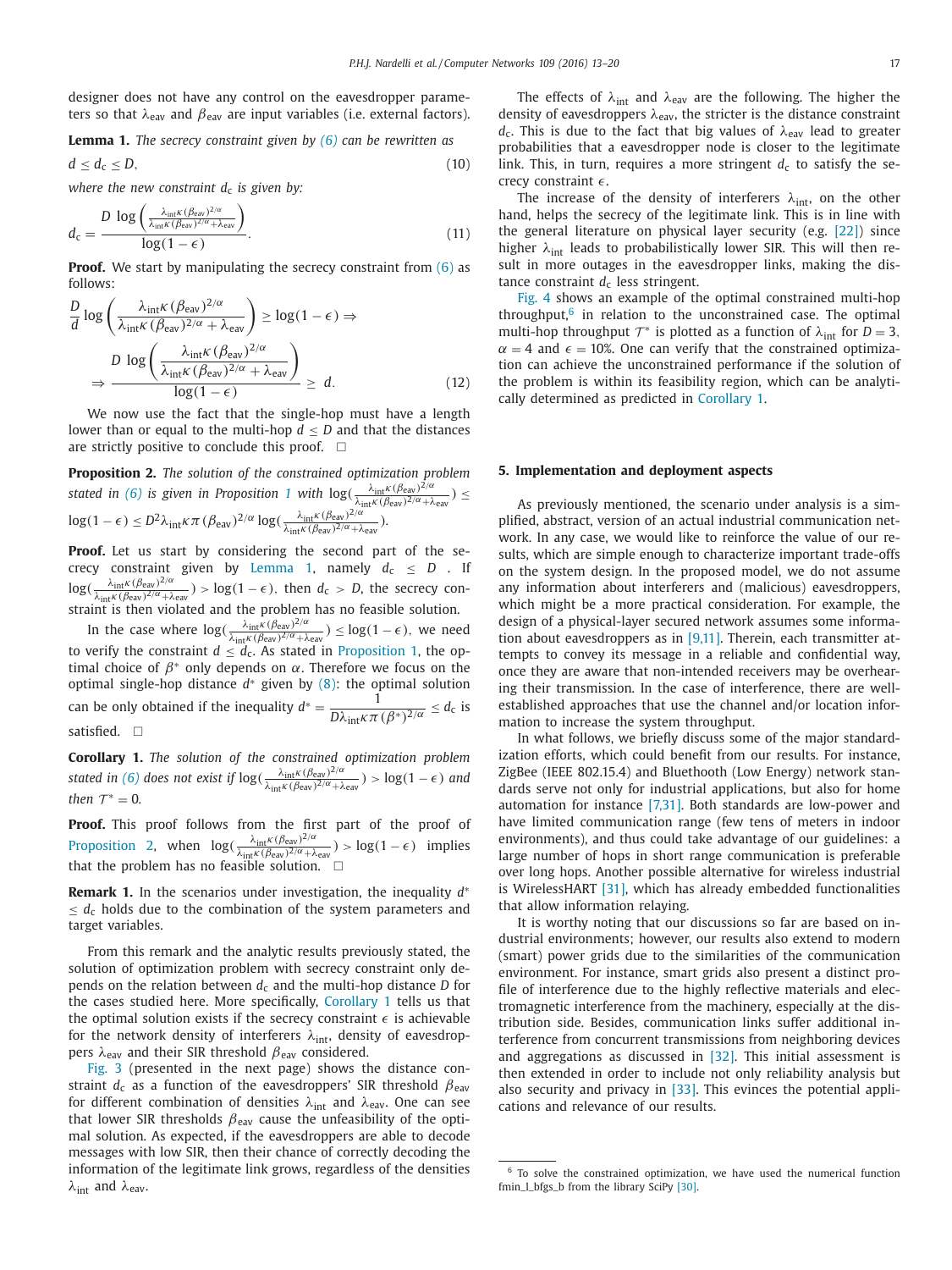<span id="page-5-0"></span>

**Fig. 3.** Distance constraint  $d_c$  as a function of the eavesdroppers' SIR threshold  $\beta_{\text{eav}}$  for different combination of densities  $\lambda_{\text{int}}$  and  $\lambda_{\text{eav}}$ , assuming the path-loss exponent  $\alpha = 4$  and secrecy constraint  $\epsilon = 10\%$ . We consider the multi-hop distance  $D = 3$  that is presented by the red line. When the  $d_c \le D = 3$ , then the optimal solution of [\(6\)](#page-2-0) exists and it is given by [Proposition](#page-3-0) 1.



**Fig. 4.** Optimal multi-hop throughput  $\tau^*$  as a function of the density of interferers  $\lambda_{int}$  for  $D = 3$ ,  $\alpha = 4$  and  $\epsilon = 10$ %. We consider the unconstrained optimization given by [\(9\)](#page-3-0) and the numerical solution of [\(6\).](#page-2-0)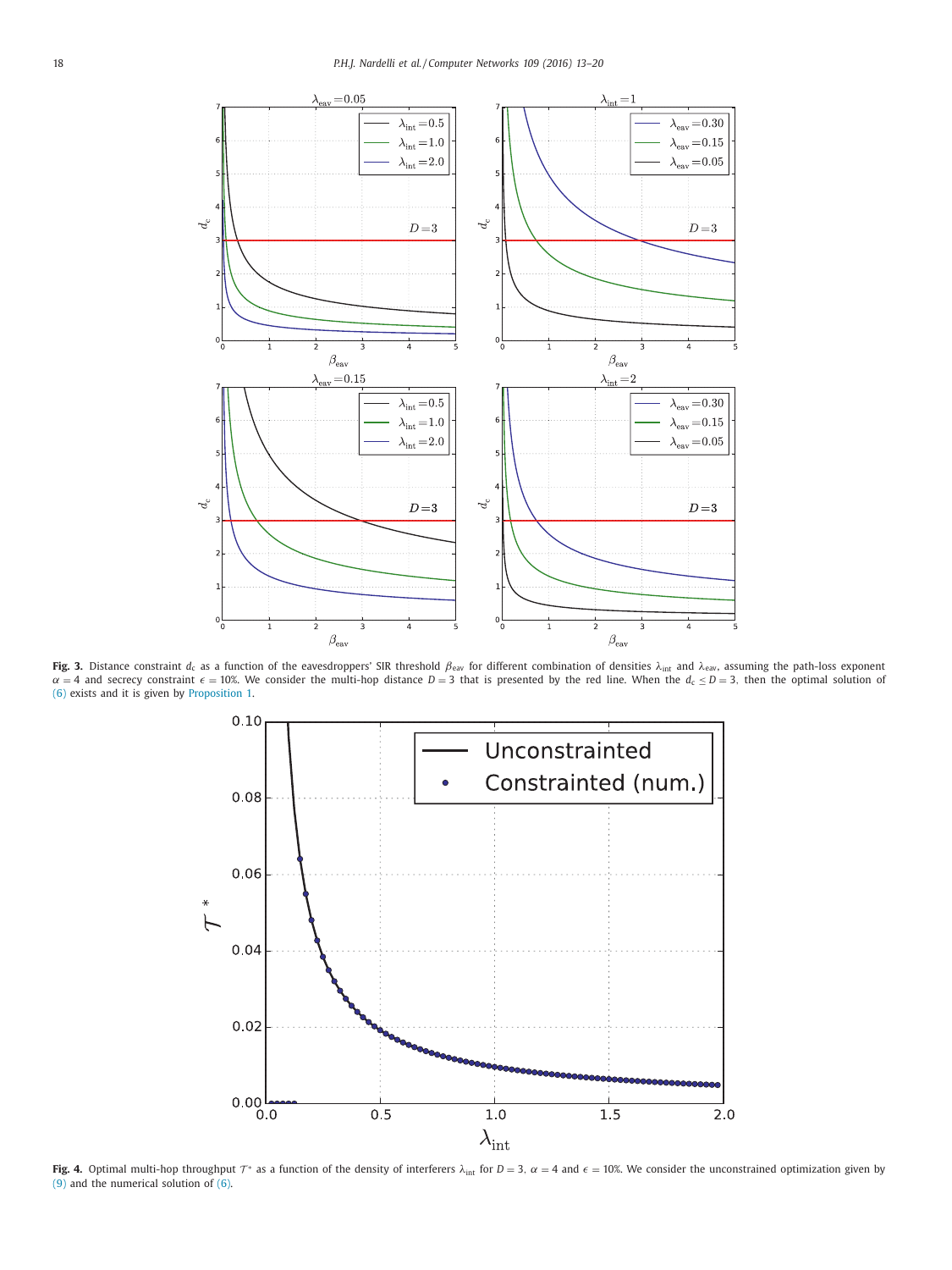# <span id="page-6-0"></span>**6. Conclusions and final remarks**

This paper analyzes the throughput of industrial multi-hop machine-to-machine networks under a secrecy constraint subject to malicious jamming. The scenario under analysis consists in an aggregator node, which collects and processes the sensor measurements, and a control unit that needs the proceeded information. This communication is wireless and may occur over multiple hops, and the communication engineer is expected to find the optimal position of the relay nodes and the coding rates used in the singlehop links so as to maximize the throughput in [bits/s/Hz] while respecting a given secrecy constraint and accounting for malicious jamming.

By employing our stochastic-geometric-based model to characterize the uncertainties involved in the eavesdroppers' and jammers' positions, we first showed that the optimal choice without any secrecy constraint of coding rate (spectral efficiency) depends only on the path-loss exponent and normally assumes a high value. To sustain such a high rate, a great number of shorter hops are then preferable to a small number of longer hops. When the secrecy constraint is assumed, we proceeded with the throughput optimization and proved that the unconstrained performance can be achieved with the same optimal relay positions and coding rates only if a feasible solution exists. Otherwise, there is no solution for the problem that satisfies the minimum level of secrecy required.

As a next step, we expect to evaluate our guidelines in actual industrial environments by following the insights provided herein. To do so, we aim at designing a feasible experimental deployment that utilizes established standards for industrial wireless systems. It is also important to point out that, although this analysis has been presented focusing on industrial deployments, our framework can be also extended to different kind of smart applications such as homes, cities, energy grids or highways.

#### **Acknowledgments**

The authors also would like to thank Aka and Infotech Oulu Graduate School from Finland, CNPq 490235/2012-3, and Strategic Research Council/Aka BCDC Energia project (n.292854).

#### **References**

- [1] P. [Stenumgaard,](http://refhub.elsevier.com/S1389-1286(16)30201-8/sbref0001) et [al.,](http://refhub.elsevier.com/S1389-1286(16)30201-8/sbref0001) Challenges and conditions for wireless machine-to-machine [communications](http://refhub.elsevier.com/S1389-1286(16)30201-8/sbref0001) in industrial environments, IEEE Commun. Mag. 51 (6) (2013) 187–192.
- [2] I. Stojmenovic, Machine-to-machine communications with in-network data aggregation, processing, and actuation for large-scale cyber-physical systems, IEEE Internet Things J. 1 (2) (2014) 122–128, doi[:10.1109/JIOT.2014.2311693.](http://dx.doi.org/10.1109/JIOT.2014.2311693)
- [3] H. Goh, et al., Development of bluewave: A wireless protocol for industrial automation, IEEE Trans. Ind. Inf. 2 (4) (2006) 221–230, [doi:10.1109/TII.2006.](http://dx.doi.org/10.1109/TII.2006.885186) 885186.
- [4] A. [Rajandekar,](http://refhub.elsevier.com/S1389-1286(16)30201-8/sbref0004) B. [Sikdar,](http://refhub.elsevier.com/S1389-1286(16)30201-8/sbref0004) A survey of MAC layer issues and protocols for ma[chine-to-machine](http://refhub.elsevier.com/S1389-1286(16)30201-8/sbref0004) communications, IEEE Internet Things J. Early Access (99) (2015) 1.
- [5] A. [Osseiran,](http://refhub.elsevier.com/S1389-1286(16)30201-8/sbref0005) et [al.,](http://refhub.elsevier.com/S1389-1286(16)30201-8/sbref0005) Scenarios for 5G mobile and wireless [communications:](http://refhub.elsevier.com/S1389-1286(16)30201-8/sbref0005) The vision of the METIS project, IEEE Commun. Mag. 52 (5) (2014) 26–35.
- [6] F. Boccardi, et al., Five disruptive technology directions for 5G, IEEE Commun. Mag. 52 (2) (2014) 74–80, doi[:10.1109/MCOM.2014.6736746.](http://dx.doi.org/10.1109/MCOM.2014.6736746)
- [7] V. [Gungor,](http://refhub.elsevier.com/S1389-1286(16)30201-8/sbref0007) G. [Hancke,](http://refhub.elsevier.com/S1389-1286(16)30201-8/sbref0007) Industrial wireless sensor networks: Challenges, design principles, and technical [approaches,](http://refhub.elsevier.com/S1389-1286(16)30201-8/sbref0007) IEEE Trans. Ind. Electron. 56 (10) (2009) 4258–4265.
- [8] P.H.J. Nardelli, et al., Efficiency of wireless networks under different hopping strategies, IEEE Trans. Wireless Commun. 11 (1) (2012) 15–20, doi:10.1109/ [TWC.2011.111211.101963.](http://dx.doi.org/10.1109/TWC.2011.111211.101963)
- [9] Y. [Shiu,](http://refhub.elsevier.com/S1389-1286(16)30201-8/sbref0009) et [al.,](http://refhub.elsevier.com/S1389-1286(16)30201-8/sbref0009) Physical layer security in wireless [networks:](http://refhub.elsevier.com/S1389-1286(16)30201-8/sbref0009) A tutorial, IEEE Wireless Commun. 18 (2) (2011) 66–74.
- [10] C. [Kaufman,](http://refhub.elsevier.com/S1389-1286(16)30201-8/sbref0010) et [al.,](http://refhub.elsevier.com/S1389-1286(16)30201-8/sbref0010) Network security: Private [communication](http://refhub.elsevier.com/S1389-1286(16)30201-8/sbref0010) in a public world, 2 edition, Prentice Hall, Upper Saddle River, NJ, USA, 2002.
- [11] A. [Mukherjee,](http://refhub.elsevier.com/S1389-1286(16)30201-8/sbref0011) et [al.,](http://refhub.elsevier.com/S1389-1286(16)30201-8/sbref0011) Principles of physical layer security in multiuser wireless networks: A survey, Commun. Surveys Tuts. 16 (3) (2014) [1550–1573.](http://refhub.elsevier.com/S1389-1286(16)30201-8/sbref0011)
- [12] F. [Gomez-Cuba,](http://refhub.elsevier.com/S1389-1286(16)30201-8/sbref0012) et [al.,](http://refhub.elsevier.com/S1389-1286(16)30201-8/sbref0012) A survey on cooperative diversity for wireless networks Commun. Surv. Tut. 14 (3) (2012) 822–835.
- [13] F. Mansourkiaie, M. Ahmed, Cooperative routing in wireless networks: A comprehensive survey, Commun. Surv. Tut. PP (99) (2015), [doi:10.1109/COMST.](http://dx.doi.org/10.1109/COMST.2014.2386799) 2014.2386799. 1–1.
- [14] Y. [Zou,](http://refhub.elsevier.com/S1389-1286(16)30201-8/sbref0014) et [al.,](http://refhub.elsevier.com/S1389-1286(16)30201-8/sbref0014) Improving physical-layer security in wireless [communications](http://refhub.elsevier.com/S1389-1286(16)30201-8/sbref0014) using diversity techniques, IEEE Netw. 29 (1) (2015) 42–48.
- [15] H. [Alves,](http://refhub.elsevier.com/S1389-1286(16)30201-8/sbref0015) et [al.,](http://refhub.elsevier.com/S1389-1286(16)30201-8/sbref0015) On the [performance](http://refhub.elsevier.com/S1389-1286(16)30201-8/sbref0015) of secure full-duplex relaying under composite fading channels, IEEE Sig. Process. Lett. 22 (7) (2015) 867–870.
- [16] T.X. [Zheng,](http://refhub.elsevier.com/S1389-1286(16)30201-8/sbref0016) H.M. [Wang,](http://refhub.elsevier.com/S1389-1286(16)30201-8/sbref0016) F. [Liu,](http://refhub.elsevier.com/S1389-1286(16)30201-8/sbref0016) [M.H.](http://refhub.elsevier.com/S1389-1286(16)30201-8/sbref0016) Lee, Outage constrained secrecy throughput [maximization](http://refhub.elsevier.com/S1389-1286(16)30201-8/sbref0016) for df relay networks, IEEE Trans. Commun. 63 (5) (2015) 1741–1755.
- [17] M. [Haenggi,](http://refhub.elsevier.com/S1389-1286(16)30201-8/sbref0017) Stochastic geometry for wireless networks, Cambridge University Press, [Cambridge,](http://refhub.elsevier.com/S1389-1286(16)30201-8/sbref0017) UK, 2012.
- [18] F. [Baccelli,](http://refhub.elsevier.com/S1389-1286(16)30201-8/sbref0018) B. [Blaszczyszyn, Stochastic](http://refhub.elsevier.com/S1389-1286(16)30201-8/sbref0018) geometry and wireless networks: Theory, NOW 3 (3–4) (2009) 249–449.
- [19] F. [Baccelli,](http://refhub.elsevier.com/S1389-1286(16)30201-8/sbref0019) B. [Blaszczyszyn,](http://refhub.elsevier.com/S1389-1286(16)30201-8/sbref0019) Stochastic geometry and wireless networks: Applications, NOW 4 (1–2) (2009) 1–312.
- [20] A. [Baddeley,](http://refhub.elsevier.com/S1389-1286(16)30201-8/sbref0020) Spatial point processes and their [applications,](http://refhub.elsevier.com/S1389-1286(16)30201-8/sbref0020) in: Stochastic Geometry, Springer, 2007, pp. 1–75.
- [21] T.X. [Zheng,](http://refhub.elsevier.com/S1389-1286(16)30201-8/sbref0021) H.M. [Wang,](http://refhub.elsevier.com/S1389-1286(16)30201-8/sbref0021) J. [Yuan,](http://refhub.elsevier.com/S1389-1286(16)30201-8/sbref0021) D. [Towsley,](http://refhub.elsevier.com/S1389-1286(16)30201-8/sbref0021) [M.H.](http://refhub.elsevier.com/S1389-1286(16)30201-8/sbref0021) Lee, Multi-antenna transmission with artificial noise against randomly distributed [eavesdroppers,](http://refhub.elsevier.com/S1389-1286(16)30201-8/sbref0021) IEEE Trans. Commun. 63 (11) (2015) 4347–4362.
- [22] H. [Alves,](http://refhub.elsevier.com/S1389-1286(16)30201-8/sbref0022) et [al.,](http://refhub.elsevier.com/S1389-1286(16)30201-8/sbref0022) On the secrecy of [interference-limited](http://refhub.elsevier.com/S1389-1286(16)30201-8/sbref0022) networks under composite fading channels, IEEE Sig. Process. Lett. 22 (9) (2015) 1306–1310.
- [23] J.P.V.M.G. Willie K. Harrison, Dinis Sarmento, Analysis of short blocklength codes for secrecy, ArXiv: <http://arxiv.org/abs/1509.07092> (2015).
- [24] J.P. [Vilela,](http://refhub.elsevier.com/S1389-1286(16)30201-8/sbref0023) M. [Gomes,](http://refhub.elsevier.com/S1389-1286(16)30201-8/sbref0023) W.K. [Harrison,](http://refhub.elsevier.com/S1389-1286(16)30201-8/sbref0023) D. [Sarmento,](http://refhub.elsevier.com/S1389-1286(16)30201-8/sbref0023) F. [Dias,](http://refhub.elsevier.com/S1389-1286(16)30201-8/sbref0023) Interleaved concatenated coding for secrecy in the finite [blocklength](http://refhub.elsevier.com/S1389-1286(16)30201-8/sbref0023) regime, IEEE Sig. Process. Lett. 23 (3) (2016) 356–360.
- [25] F. Baccelli, et al., Interference networks with point-to-point codes, IEEE Trans. Inf. Theory 57 (5) (2011) 2582–2596, doi[:10.1109/TIT.2011.2119230.](http://dx.doi.org/10.1109/TIT.2011.2119230)
- [26] H. Inaltekin, et al., On unbounded path-loss models: Effects of singularity on wireless network performance, IEEE J. Sel. Areas Commun. 27 (7) (2009) 1078– 1092, doi[:10.1109/JSAC.2009.090906.](http://dx.doi.org/10.1109/JSAC.2009.090906)
- [27] P.H.J. [Nardelli,](http://refhub.elsevier.com/S1389-1286(16)30201-8/sbref0026) et [al.,](http://refhub.elsevier.com/S1389-1286(16)30201-8/sbref0026) Throughput [optimization](http://refhub.elsevier.com/S1389-1286(16)30201-8/sbref0026) in wireless networks under stability and packet loss constraints, IEEE Trans. Mob. Comput. 13 (8) (2014) 1883–1895.
- [28] S. [Weber,](http://refhub.elsevier.com/S1389-1286(16)30201-8/sbref0027) et [al.,](http://refhub.elsevier.com/S1389-1286(16)30201-8/sbref0027) An overview of the [transmission](http://refhub.elsevier.com/S1389-1286(16)30201-8/sbref0027) capacity of wireless networks, IEEE Trans. Commun. 58 (12) (2010) 3593–3604.
- [29] URL [http://docs.sympy.org/0.7.1/modules/mpmath/functions/powers.html.](http://docs.sympy.org/0.7.1/modules/mpmath/functions/powers.html)
- [30] URL [http://docs.scipy.org/doc/scipy/reference/generated/scipy.optimize.fmin\\_l\\_](http://docs.scipy.org/doc/scipy/reference/generated/scipy.optimize.fmin_l_bfgs_b.html) bfgs\_b.html.
- [31] K. Al Agha, et al., Which wireless technology for industrial wireless sensor networks? The development of OCARI technology, IEEE Trans. Ind. Electron. 56 (10) (2009) 4266–4278, doi[:10.1109/TIE.2009.2027253.](http://dx.doi.org/10.1109/TIE.2009.2027253)
- P.H.J. [Nardelli,](http://refhub.elsevier.com/S1389-1286(16)30201-8/sbref0029) et [al.,](http://refhub.elsevier.com/S1389-1286(16)30201-8/sbref0029) [Maximizing](http://refhub.elsevier.com/S1389-1286(16)30201-8/sbref0029) the link throughput between smart meters and aggregators as secondary users under power and outage constraints, Ad-hoc Netw. PP (99) (2015) 1–20.
- [33] H. [Alves,](http://refhub.elsevier.com/S1389-1286(16)30201-8/sbref0030) et [al.,](http://refhub.elsevier.com/S1389-1286(16)30201-8/sbref0030) Enhanced transmit antenna selection scheme for secure throughput [maximization](http://refhub.elsevier.com/S1389-1286(16)30201-8/sbref0030) without CSI at the transmitter and its applications on smart grids, IEEE Trans. Inf. Forensics Security (2015). [Submitted.](http://refhub.elsevier.com/S1389-1286(16)30201-8/sbref0030)